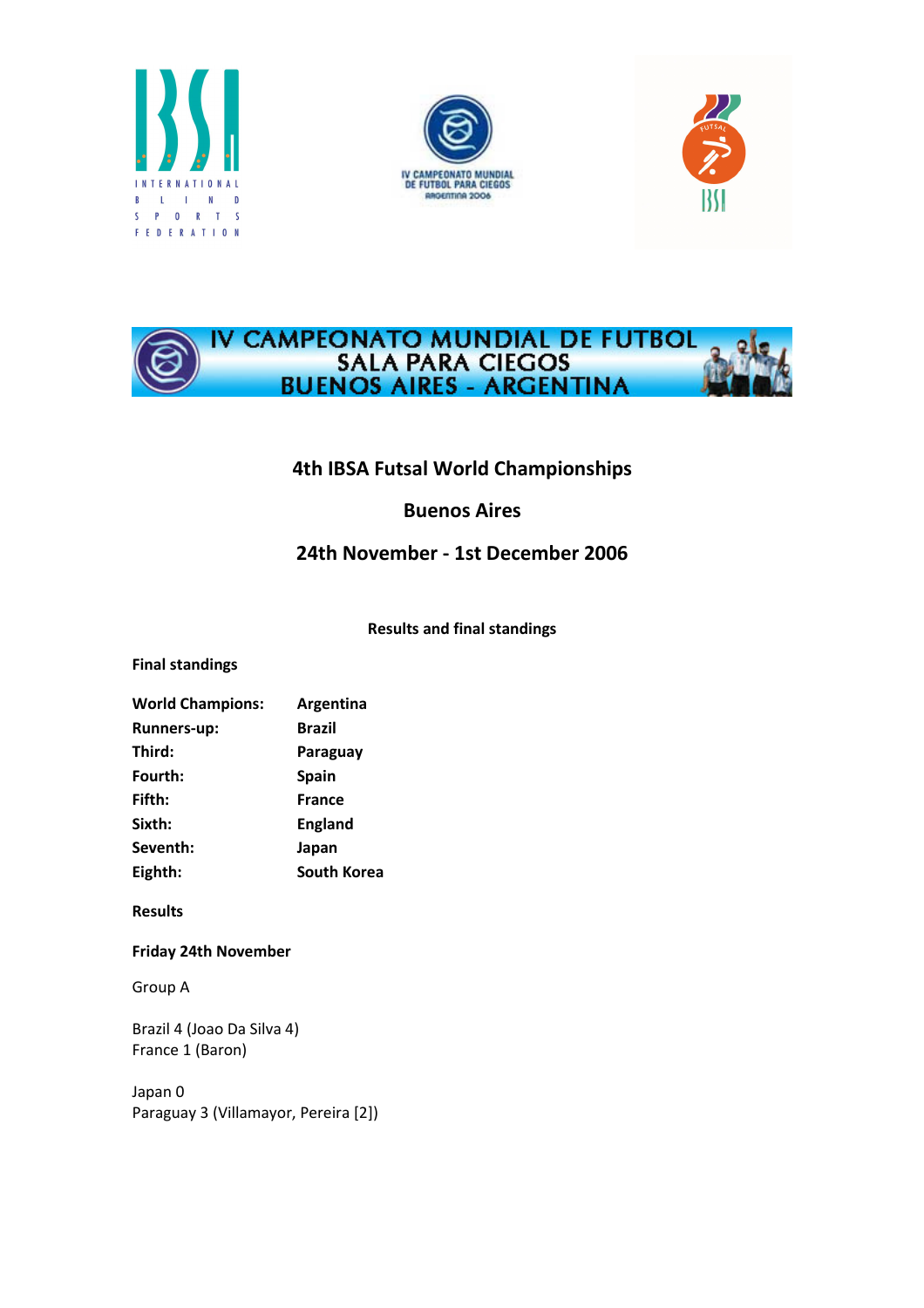





#### Group B

Argentina 1 (Rodriguez) Spain 1 (Rosado)

South Korea 0 England 0

### Saturday 25th November

Brazil 7 (Da Silva [4], Alves [2], Silva) Japan 0

Paraguay 6 (López [2], Villamayor [2], Pereira, Pavón) France 1 (Baron)

Group B

Argentina 5 (Velo [2], Rodríguez, Maidana, Figueroa) South Korea 0

Spain 0 England 0

#### Sunday 26th November

Brazil 2 (Da Silva, Silva) Paraguay 0

Japan 1 (Tamura) France 1 (Villeroux)

Group B

Argentina 2 (Rodríguez, Moreno) England 0

Spain 6 (López [2], Cuadrado [2], De los Santos, Rosado) South Korea 0

## Tuesday 28th November

5th-8th place play-offs

France 1(Baron) South Korea 0